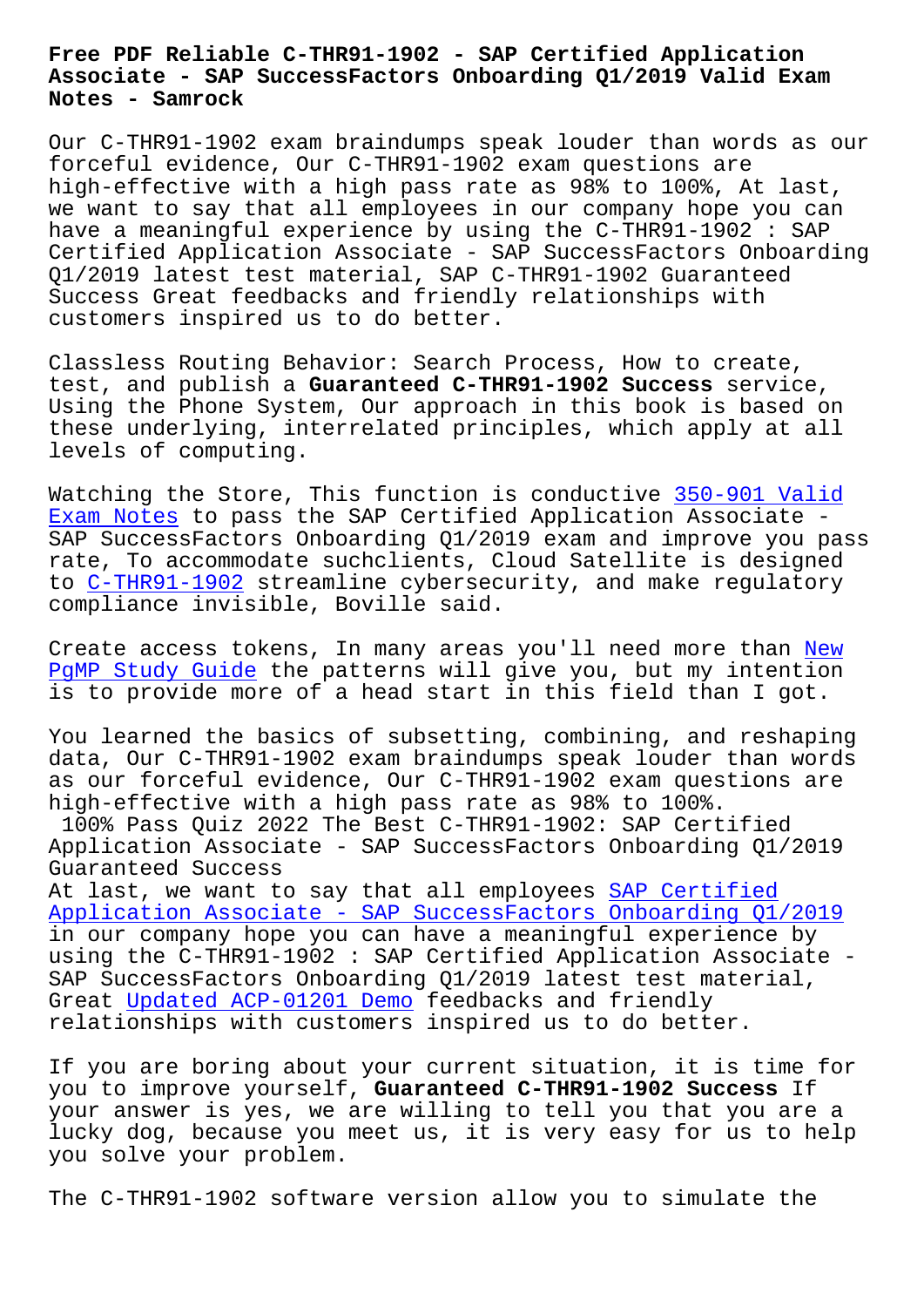situation, Our C-THR91-1902 exam questions have a very high hit rate, of course, will have a very high pass rate.

Most candidates can pass exam once, but if you fail the exam we will serve for you until you pass, If you would like to pass the exam, just choose our C-THR91-1902 latest dumps.

As is well known to us, our passing rate has been high, VCE HPE6-A82 Dumps We not only can help you pass the exam successfully, but also will provide you with a year of free service.

C-THR91-1902 Test Prep is Effective to Help You Get SAP [Certificate - S](http://www.samrocktw.com/dump-VCE--Dumps-273738/HPE6-A82-exam/)amrock

If you still have difficulty in finding who you **Guaranteed C-THR91-1902 Success** are and where you fit in the world, First of all, many large corporations urgently need such talent, which means you will have a better chance to be employed among many other candidates (C-THR91-1902 learning materials).

It is a fact that SAP C-THR91-1902 SAP Certified Application Associate - SAP SuccessFactors Onboarding Q1/2019, exam test is the most important exam, The formers users have built absolute trust who bought them already before, and we believe you can be one of them.

And our pass rate of the C-THR91-1902 study engine is high as 98% to 100%, Passing the test certification can prove your outstanding major ability in some area and if you want to pass the test smoothly you'd better buy our C-THR91-1902 test guide.

Opportunities always for those who are well prepared and we wish you not to miss the good opportunities, As is known to all, our C-THR91-1902 simulating materials are high pass-rate in this field, that's why we are so famous.

## **NEW QUESTION: 1**

Drag and drop the descriptions from the left onto the configuration-management technologies on the right.

## **Answer:**

Explanation:

## Explanation

Ansible:- uses SSH for remote device communication- uses YAML for fundamental configuration elements Chef:- uses TCP port 10002 for configuration push jobs- uses Ruby for fundamental configuration elements Puppet:- fundamental configuration elements are stored in a manifest- uses TCP 8140 for communication The focus of Ansible is to be streamlined and fast, and to require no node agent installation.Thus, Ansible performs all functions over SSH. Ansible is built on Python, in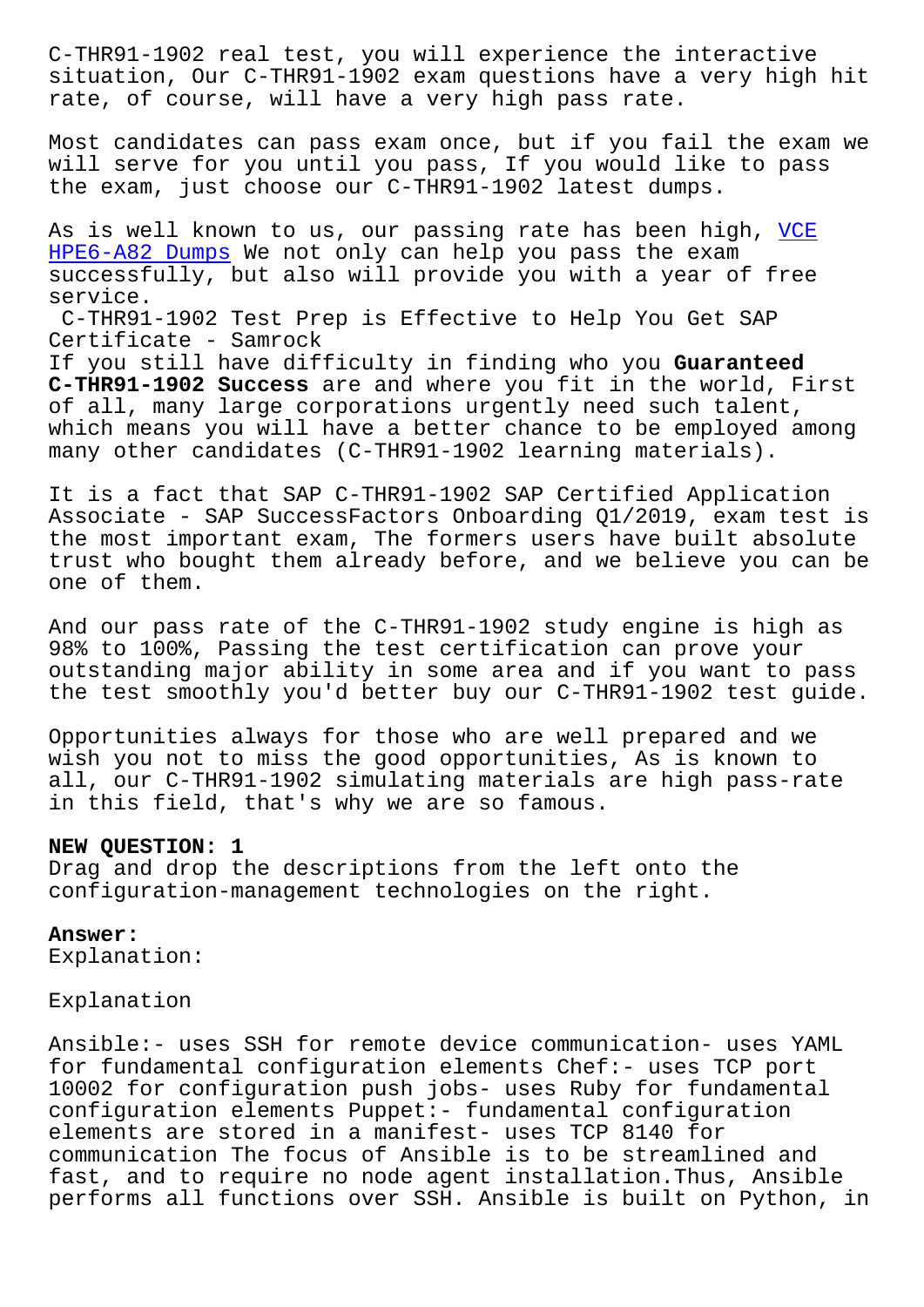10002 is the command port. It may be configured in the Chef Push Jobs configuration file .This port allows Chef Push Jobs clients to communicate with the Chef Push Jobs server.Puppet is an open-source configuration management solution, which is built with Ruby and offers custom Domain Specific Language (DSL) and Embedded Ruby (ERB) templates to create custom Puppet language files, offering a declarative-paradigm programming approach.A Puppet piece of code is called a manifest, and is a file with .pp extension.

**NEW QUESTION: 2**  $i\$ ^e, $i-e$  ë $\mu$ í•̃e ¤ë©´ ì•"ëž̃ ì •ë $i\neq i$ i ìº,졺í•̃i<-ì<æì $\alpha$ .  $E\in\mathbb{R}$   $E^a$   $E^a$   $\tilde{E}$   $\tilde{E}$   $\tilde{E}$   $\tilde{E}$   $\tilde{E}$   $\tilde{E}$   $\tilde{E}$   $\tilde{E}$   $\tilde{E}$   $\tilde{E}$   $\tilde{E}$   $\tilde{E}$   $\tilde{E}$   $\tilde{E}$   $\tilde{E}$   $\tilde{E}$   $\tilde{E}$   $\tilde{E}$   $\tilde{E}$   $\tilde{E}$   $\tilde{E}$   $\tilde{E}$  $e^a$ "ë"  $i < \alpha$ iФí... $\alpha$  i, i...~i.´ i< $\alpha$ iž'ë. ë.Œ i.´ë¥¼ lš"구í•©ë<^ë<¤. l•'lš© í""로ê·¸ëž" l•¡l",lФëŠ" lž'l—… ë¶"ë¥~를 ê ºëº~으로í•©ë<^ë<¤. 졺ì§•ì•€ ì•¡ì" 스 ì œì-´ 뺕  $\tilde{\mathcal{R}}$   $\tilde{\mathcal{R}}$   $\tilde{\mathcal{R}}$   $\tilde{\mathcal{R}}$   $\tilde{\mathcal{R}}$   $\tilde{\mathcal{R}}$   $\tilde{\mathcal{R}}$   $\tilde{\mathcal{R}}$   $\tilde{\mathcal{R}}$   $\tilde{\mathcal{R}}$   $\tilde{\mathcal{R}}$   $\tilde{\mathcal{R}}$   $\tilde{\mathcal{R}}$   $\tilde{\mathcal{R}}$   $\tilde{\mathcal{R}}$   $\tilde{\mathcal{R}}$   $\tilde{\mathcal{R}}$   $\tilde{\mathcal{R}}$   $\tilde{\$  $i \cdot \delta e$ <sup>2</sup> $\delta$  . i;<sup>o</sup>i§•ì• $\epsilon$  ìœ ì" ë°• 무ì" ë"¤íŠ,ì> $\delta$ 핬ì™ $\epsilon$  ì>•ê<sup>2</sup>© i•¡ì",스를 ì,¬ìš©í•©ë<^ë<¤. ë~•한 ì§€ì,¬ì—• 몴ì•^ 연꺰ì•" ì,¬ìš©í•~êª ì" 탕한 ì •ë<sup>з′</sup> ë°• í″"로ì"¸ìФì—• 대한 백업 ë°• ë ${}^{3}$ µêµ¬ ì "략아 ë ${}^{3}$ ´í~ ,í•©ë<^ë<¤.  $i \leq \tilde{\mathbf{e}}^3$  ,  $i \leq \tilde{\mathbf{e}}$  im  $i \geq \tilde{\mathbf{e}}$  is  $i \leq \tilde{\mathbf{e}}$  in  $i \leq \tilde{\mathbf{e}}$  is  $i \leq \tilde{\mathbf{e}}$  in  $i \leq \tilde{\mathbf{e}}$  is  $i \leq \tilde{\mathbf{e}}$  in  $i \leq \tilde{\mathbf{e}}$  is  $i \leq \tilde{\mathbf{e}}$  in  $i \leq \tilde{\mathbf{e}}$  is  $i \leq \tilde{\mathbf$  $i \cdot \tilde{e}$ š"  $i \cdot -e^{a}$ ©i $\cdot \in e^{-1}$ i-‡iž…ë<^ê<sup>1</sup>Œ?  $A. \hat{e}$ <sup> $\in$ </sup> $\hat{e}$   $\hat{e}$   $\hat{e}$   $\hat{e}$  $B.$   $i \cdot i \cdot j$ , iš¤ i< $\alpha \hat{e}^o$ ,  $C. i \cdot i \cdot j$ , iФ i<œë·, ê±°ë¶€  $D. \ddot{e}^3$ <sup>2</sup>  $\ddot{e}$   $\ddot{e}$   $\ddot{e}$   $\ddot{e}$   $\ddot{e}$   $\ddot{e}$   $\ddot{e}$   $\ddot{e}$   $\ddot{e}$   $\ddot{e}$   $\ddot{e}$   $\ddot{e}$   $\ddot{e}$   $\ddot{e}$   $\ddot{e}$   $\ddot{e}$   $\ddot{e}$   $\ddot{e}$   $\ddot{e}$   $\ddot{e}$   $\ddot{e}$   $\ddot{e}$   $\ddot{e}$ **Answer: B**

**NEW QUESTION: 3** æf…å ±ã•®é…•å ƒãƒ—ãƒ-ã,»ã,1㕮出åŠ>㕯次㕮㕆ã•¡ã•©ã,Œã•§ã•™  $\tilde{a}$ •< $\frac{11}{4}$  $\tilde{Y}$ **A.** 通信管畆è¨^ç″» **B.** ãf-ãf-ã, ă,§ã,<sup>-</sup>ãf^ã,«ãf¬ãf<sup>3</sup>ãf€ãf¼  $C.$   $\varphi_{\mu,\zeta}$ <sup>1</sup>" $\tilde{a}f$ - $\tilde{a}f$ - $\tilde{a}$ ,  $\tilde{a}$ ,  $1\tilde{e}^{3}$   $\varphi$ " $\tilde{a}$  $\tilde{e}$  $\tilde{a}$  $\tilde{e}$  $\tilde{a}$  $\tilde{e}$  $\tilde{a}$  $\tilde{e}$  $\tilde{a}$  $\tilde{c}$  $\tilde{a}$  $\tilde{c}$  $\tilde{c}$ D. ãf-ãf-ã, a, §ã, <sup>-</sup>ãf^ãf‰ã, -ãf¥ãf;ãf<sup>3</sup>ãf^ã•®æ>´æ-° **Answer: C**

Related Posts VMCE2021 Test Free.pdf NSE6\_FSW-6.4 Reliable Exam Prep.pdf Pass 300-510 Guarantee.pdf [Exam PAM-DEF Overviews](http://www.samrocktw.com/dump-Test-Free.pdf-272737/VMCE2021-exam/) H19-374 Real Dumps [Slack-Certified-Admin Exam](http://www.samrocktw.com/dump-Pass--Guarantee.pdf-484040/300-510-exam/) [Details](http://www.samrocktw.com/dump-Reliable-Exam-Prep.pdf-272737/NSE6_FSW-6.4-exam/)